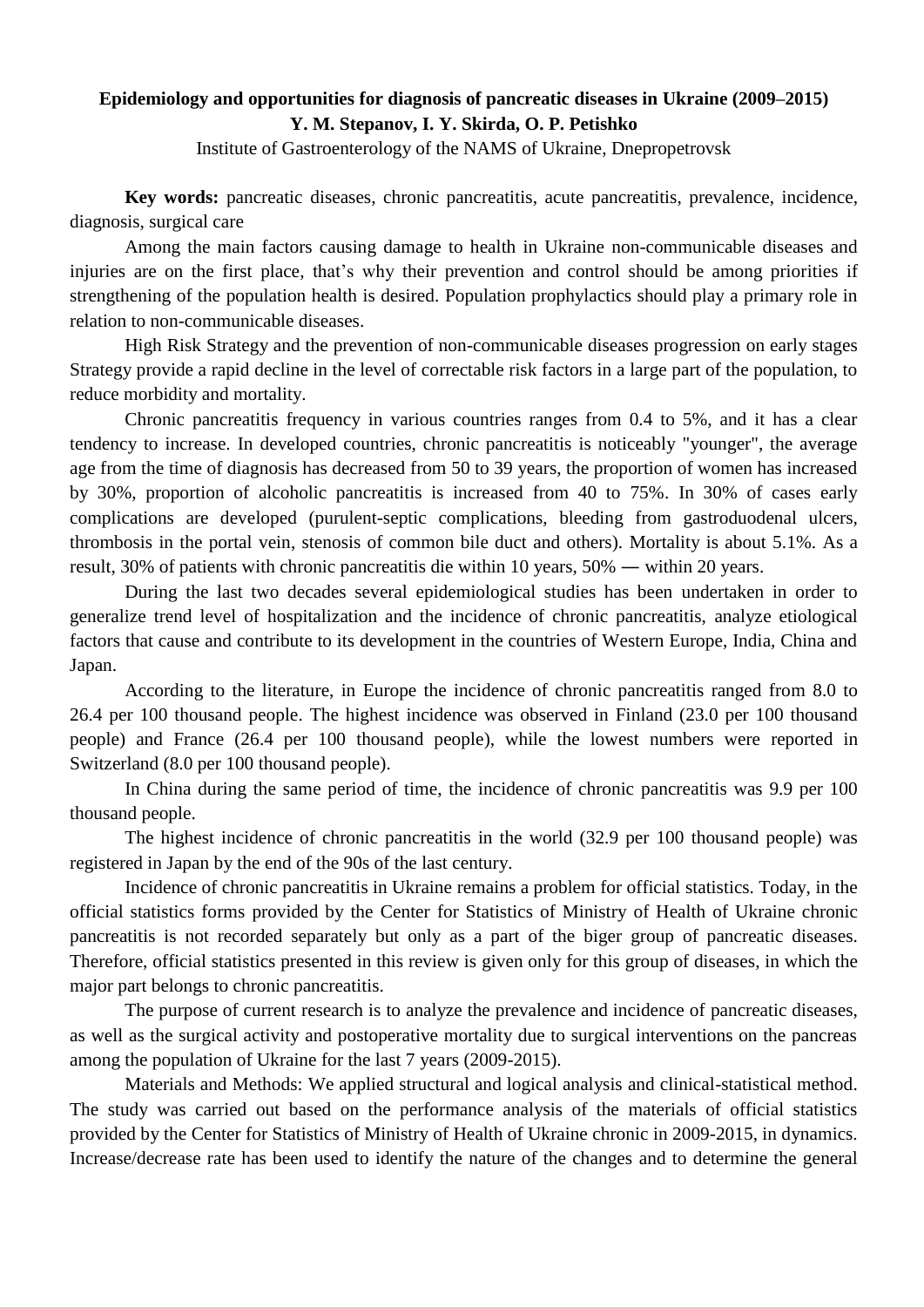trend. In order to calculate all aforementioned values, data for each of the previous years were taken as the reference values, while others has been calculated as a percentage of it.

The study of official statistics shows a steady increase in the number of patients with pancreatic diseases. In 2015, nearly 1 million of such patients were registered in Ukraine. The situation shows that the pancreatic diseases prevalence rate of growth was significantly higher than the growth rate of the overall prevalence of digestive diseases. For example, if the overall prevalence of acute pancreatitis in the past 10 years (2006-2016) was decreased by 0.4%, the prevalence of pancreatic diseases during the same period grew by a third.

In 2015, in the structure of the digestive diseases prevalence in Ukraine, the share of pancreatic diseases was 13.8%, in the structure of newly diagnosed diseases - 9.8%. This is the second place after the biliary system diseases.

In-depth analysis by the regions identified 5 areas with very high prevalence of pathology: Kiev, Odessa, Dnipro, Vinnytsa and Khmelnytsky region. Low rates were recorded in Volyn, Zaporizhia and Lviv regions.

The tendency to increase is detected in the incidence of pancreatic diseases in the adult population to 30%. Most likely, this increase has occurred for two reasons. The first is connected with the improvement of existing and introduction of new pancreatic imaging techniques with high resolution, which allows verification of pancreatitis at earlier stages of the disease. The second is related to the increase in the number of consumed alcoholic beverages (including low quality) in the world.

The indicator of pancreatic disease prevalence in the adult population in 2015 was at 2,518.0 cases per 100 thousand. The growth rate amounted to 32.1%. In the pediatric population from 2006 until 2014 it grew by 5.6%, but in 2015 decreased by 11.6%.

The number of the cases of pancreatic diseases among people of working age grew by 26.8%, among the elderly - by 12.2%.

It is important to note the significant increase in the prevalence of pancreatic diseases in a rural population by 30.6% versus urban residents, among whom it has increased by 19.9%.

In the last decade in Ukraine, operations on the pancreas equaled 1.3% in the structure of the operations on the digestive organs and abdominal cavity. The proportion of surgical interventions for the chronic pancreatitis equaled 18.3% of all operations on the pancreas.

Study on the dynamics of indicators of the surgical interventions in patients with pancreatic diseases showed that their absolute number decreased from 4606 operations for the last 10 years in 2006 to 3572 - in 2015, reducing the rate by 22.4%.

At the same time the number of operations for chronic pancreatitis was increased by 0.6%, of which 653 were performed in 2015. Here we pay attention to the fact that between 2006 and 2014 the number of surgical interventions for chronic pancreatitis was more than 800 cases per year.

Mortality after operations on the pancreas remains high and 5 times higher than general numbers for the digestive organs operations. Trends showed that in the period from 2006 to 2015 mortality after operations on the pancreas had a tendency to decrease, with the exception of operations for chronic pancreatitis, due to which it has increased by 1.2 times and amounted to 6.28% in 2015.

To evaluate emergency surgery against the background of pancreatic diseases, which was presented in a form of data on acute pancreatitis, we analyzed all officially registered cases of admission, including those with late 24 hours, the number of operations, and postoperative mortality.

It was found that the number of cases of the hospital treatment for acute pancreatitis was decreased by 13% and amounted to 30 thousand cases in 2015. In the period from 2009 to 2013 those numbers were 3-5 thousand more.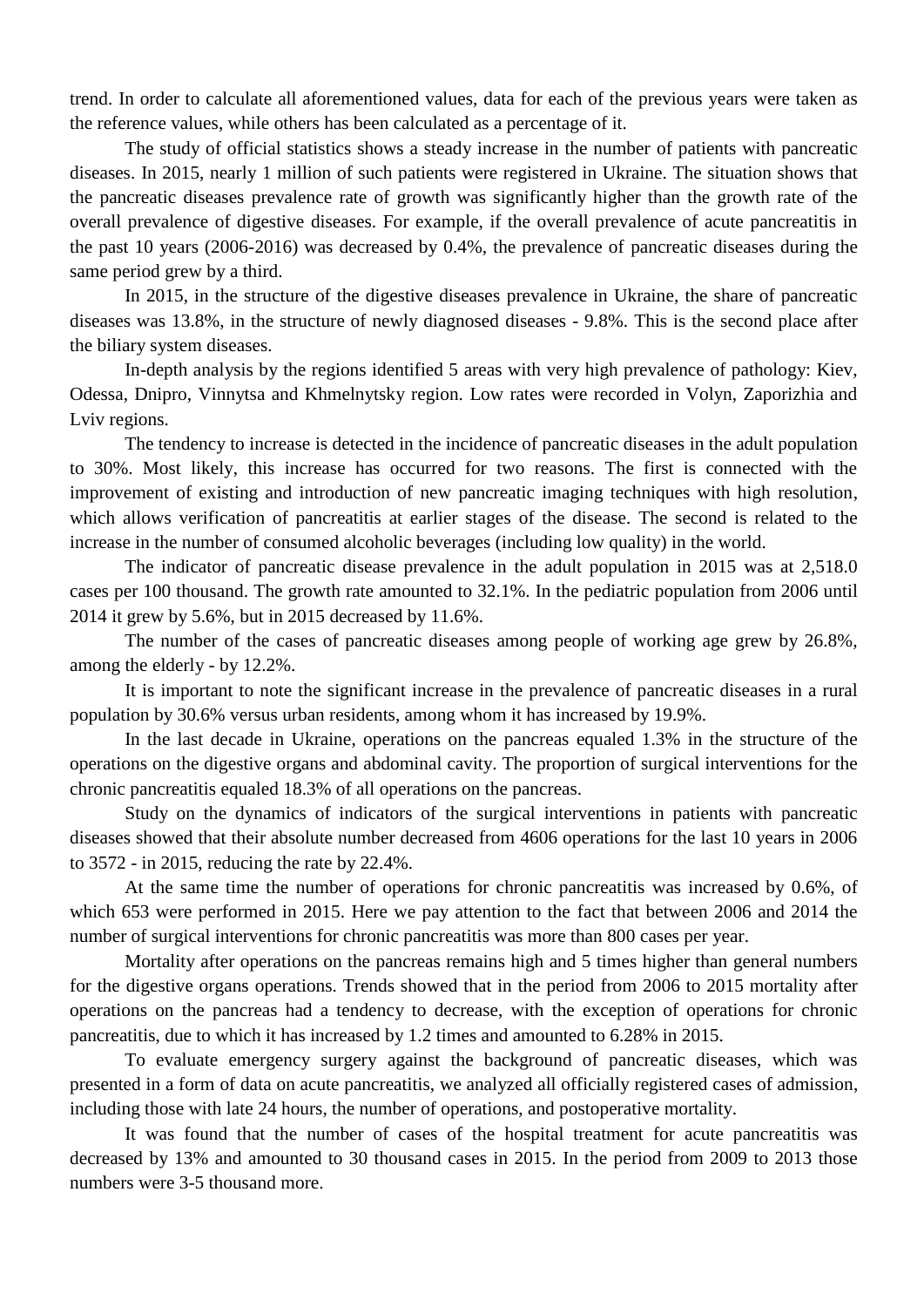Hospitalization within 24 hours remains an important problem. The proportion of such cases in the total number of patients brought to the hospital with acute pancreatitis was 37.6%.

Late and incidental hospitalization are one of the main reasons for the unsatisfactory results of the treatment for acute pancreatitis, and the death of the patients comes as a result of delayed diagnosis, underestimating the severity of the condition, delaying the start of intensive care.

It was found that in Ukraine the total number of operations for acute pancreatitis in the last 7 years has decreased by 37.6% and amounted to 2465 cases in 2015 versus 3949 in 2009. Index for 10 thousand of people was decreased by 32.6%.

In the overall structure of urgent interventions, surgery for acute pancreatitis in 2015 amounted to 12%. Also, it is important to note, there is a decrease for 29.4%, in the share of fixed-term operations during the last 7 years, comparing to the total amount, which indicates an improvement in the chronic pancreatitis treatment.

Frequently relapsing course of chronic pancreatitis with development of complications requiring surgical treatment leads to a deterioration in the quality of life (sometimes disability) among the most employable population.

According to the dynamics of postoperative mortality for acute pancreatitis, we can draw the following conclusions: postoperative mortality for the last 7 years successively reduced by 14% until 2013, when it amounted to 10.84%. However, in 2015 this figure increases to 13.1, that is, for 2 years (2014-2015), postoperative mortality increased by 21.3%.

Postoperative mortality in late hospitalization does not tend to decrease, and for 6 years has grown by 12.9%.

Instrumental diagnosis of chronic pancreatitis is based on the pancreas imaging techniques, of which ultrasound is particularly widely used in Ukraine.

In 2015, number of studies of the abdominal cavity was about 10 million cases, the rate for 10 thousand people amounted to 2142.2. In comparison to 2009, rate of abdomen ultrasound decreased by 12.1%. The number of ultrasound machines in 2015 amounted to 3614 units, which is 21.7% more than in 2009.

The most important methods of differential diagnosis of chronic pancreatitis are imaging techniques such as computer tomography, magnetic resonance, ultrasonography, transabdominal ultrasonography and endosonography.

However, use of these methods is very limited due to the fact that the majority of health care facilities in Ukraine cannot provide these diagnostic services due to lack of equipment. In those institutions where they are available, the cost of this diagnosis is quite high.

In 2014, in Ukraine there were 80 thousand of CT studies performed on the digestive organs. Rate for 10 thousand people has increased compared to 2009 by 32.2%. Proportion of MRI cases is smaller, the rate for 10 thousand amounts to 0.4, which is 20% less then than in 2009.

It should be noted that during the analysis of indicators we found no statistical data on such methods as the morphologic diagnosis or endosonography, which currently are not included in the official statistical reports and are very often decisive in a correct and timely diagnosis of chronic pancreatitis.

Inadequate assessment of pathology may contribute to the selection of the wrong tactics – for example decision to settle upon the dynamic monitoring of patient who needs urgent surgical treatment due to undiagnosed tumor process or, on the contrary, enhanced-duodenal pancreatic resection for chronic pancreatitis.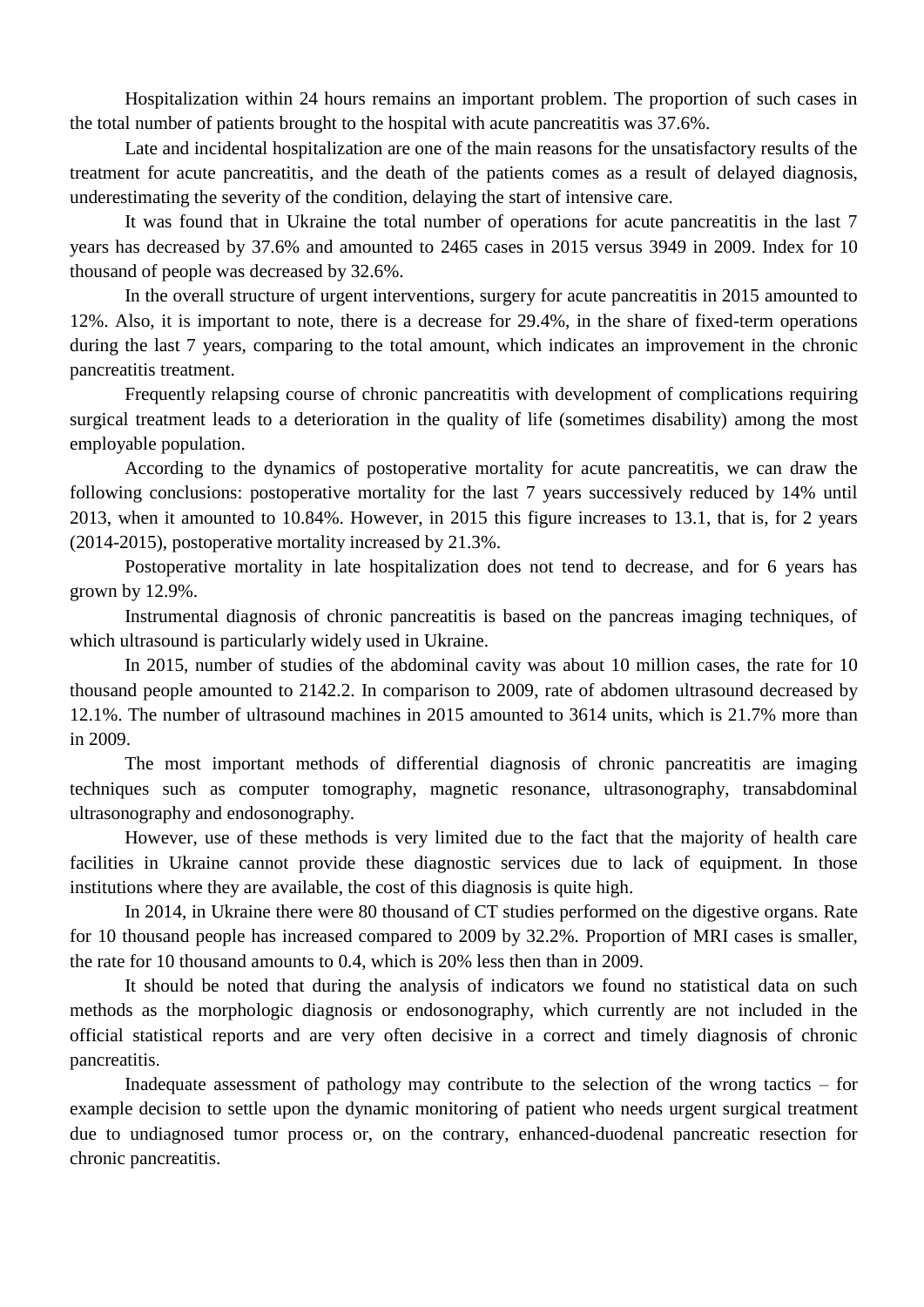

Fig. 1. Dynamics of prevalence of pancreatic diseases in Ukraine.



Fig. 2 Comorbid pathology upon pancreatic diseases among the adults per 100,000 of population.



Fig. 3. Distribution of the population groups in the structure of registered patients with pancreatic diseases.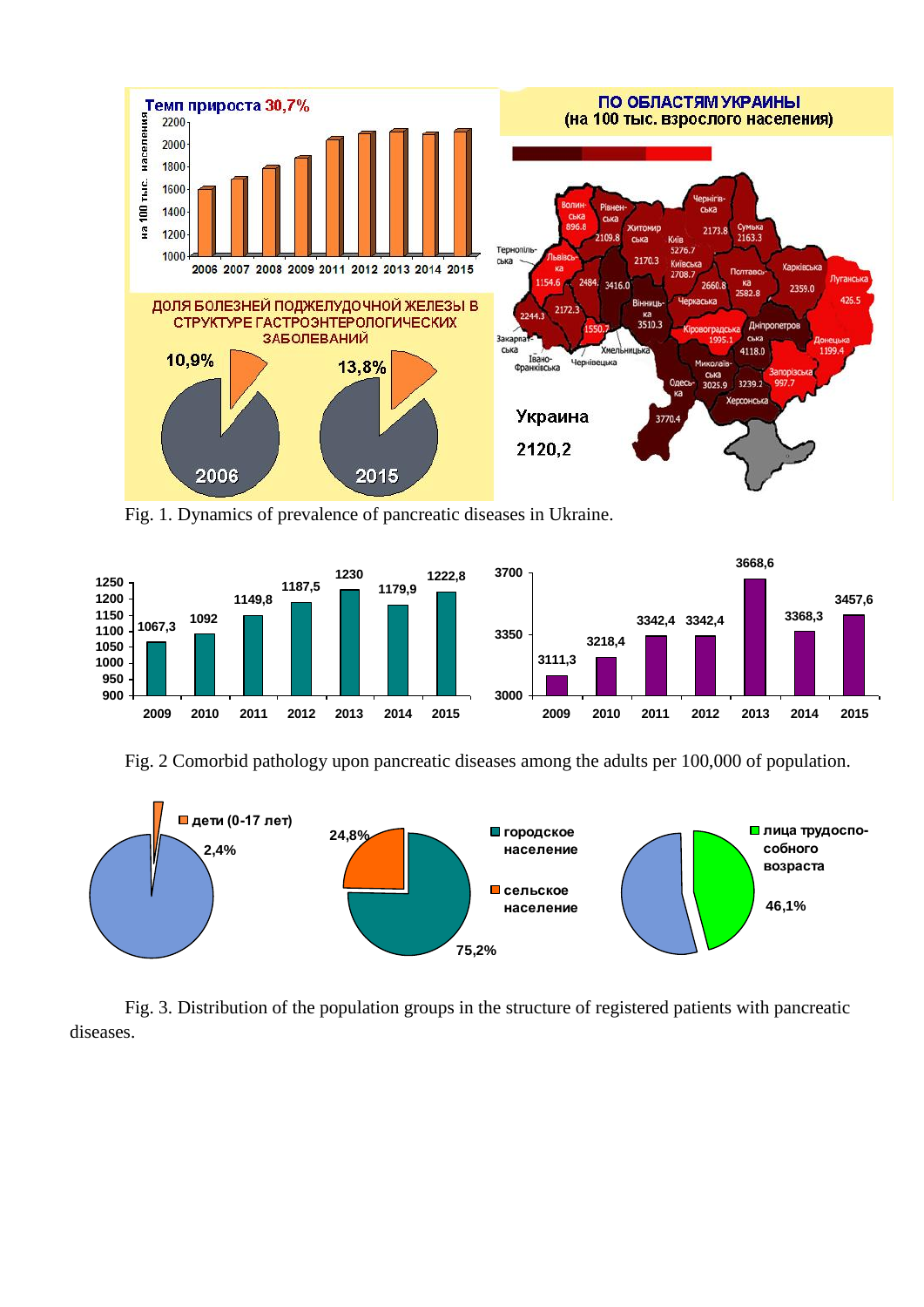

Fig. 4. The prevalence of pancreatic diseases in the adult and child population.



Fig. 5. Indicators of surgical interventions.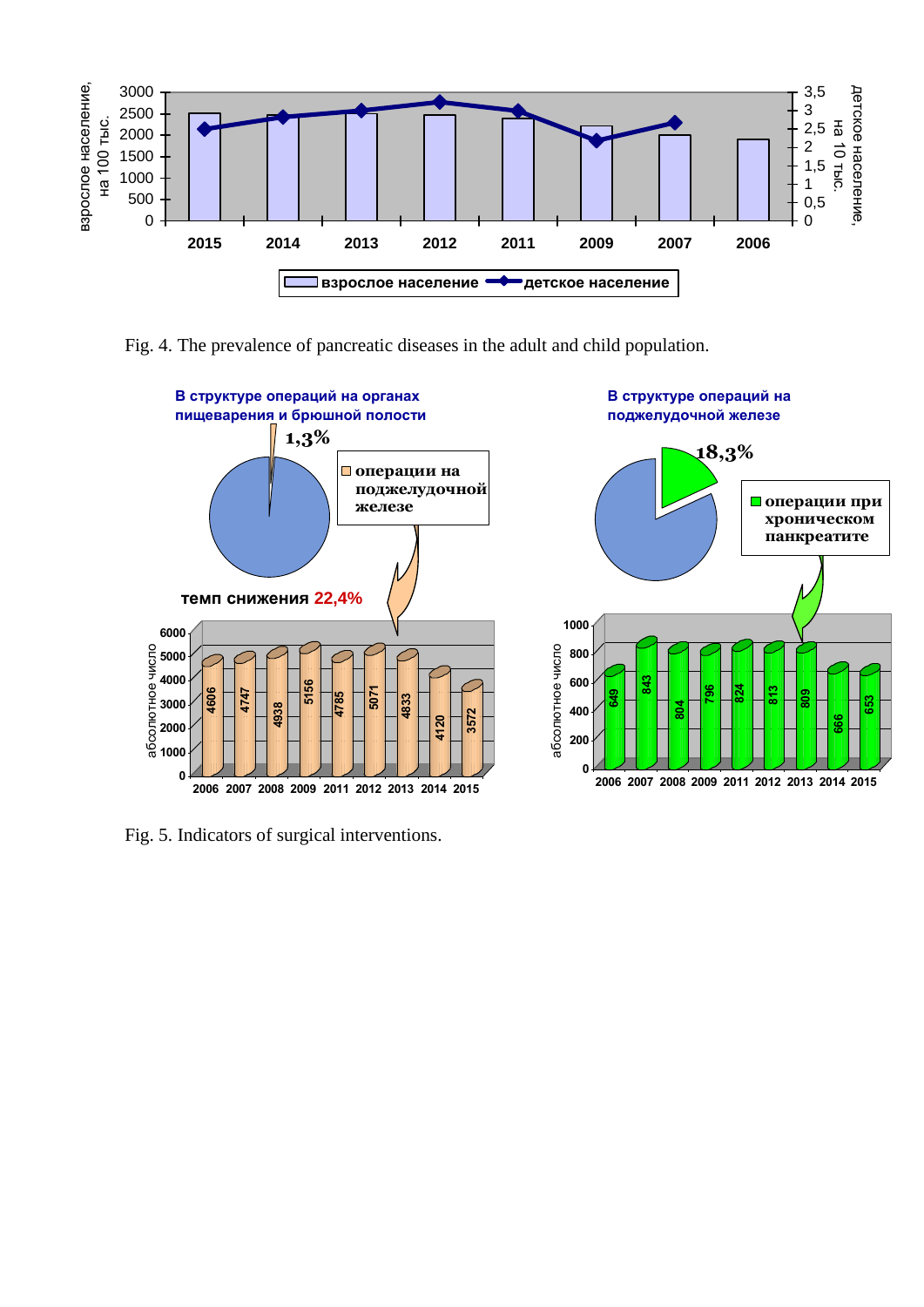

Fig. 6. Postoperative mortality in chronic pancreatitis (%).



Fig. 7. Dynamics of operations in acute pancreatitis.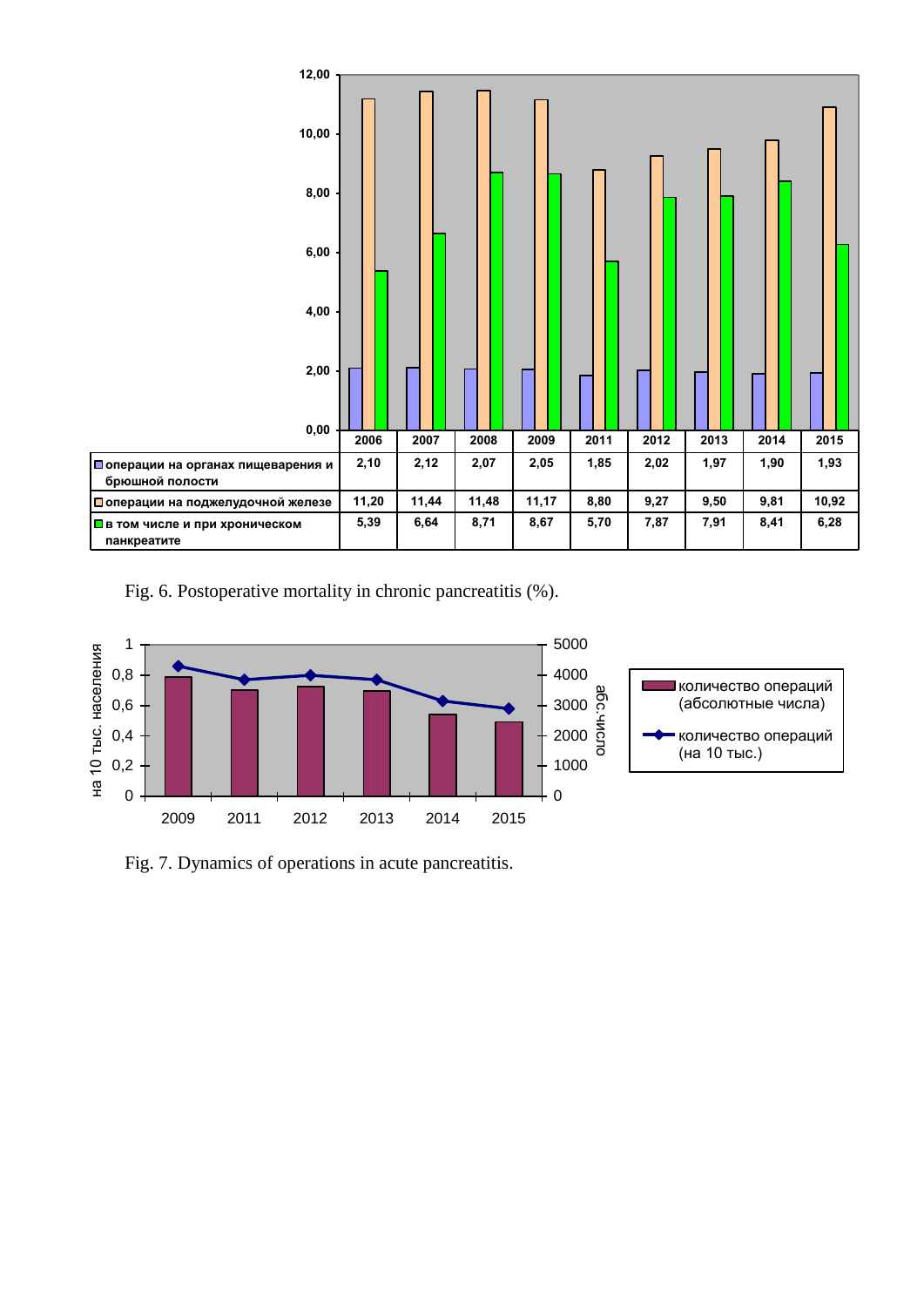## **References:**

1. Болезни поджелудочной железы как одна из ведущих проблем гастроэнтерологии и абдоминальной хирургии (современная эпидемиология) / Ю. М. Степанов, Н. Г. Гравировская, И. Ю. Скирда, О. П. Петишко // Гастроентерологія : збірник наукових статей. — 2014. — № 3(53). — С. 7–14.

2. Бордин Д. С. Рекомендации научного общества гастроэнтерологов России по диагностике и лечению хронического панкреатита / Д. С. Бордин // Экспериментальная и клиническая гастроентерология. — 2011. — № 7. — С. 122–129.

3. Данилов М. В. Тактика лечения осложненных псевдокист поджелудочной железы / М. В. Данилов, В. Г. Зурабиани // Экспериментальная и клиническая гастроэнтерология. — 2011. —  $N_2$  7. — C. 53–58.

4. Chronic Pancreatitis. A Prospective Nationwide Study of 1,086 Subjects from India / V. Balakrishnan, A.G. Unnikrishnan, V. Thomas [et al.] // JOP. J Pancreas (Online). — 2008. — Vol. 9, No  $5. - P. 593 - 600.$ 

5. Clinical manifestations of patients with chronic pancreatitis / W. X. Chen, W. F. Zhang, B. Li [et al.] // Hepatobiliary Pancreat Dis Int.  $-2006.$   $-$  Vol. 5, No 1.  $-$  P. 133–137.

6. Estimation of the prevalence and incidence of chronic pancreatitis and its complications / P. Levy, M. Barthet, B.R. Mollard [et al.] // Gastroenterol. Clin. Biol. — 2006. — Vol. 30, No 6–7. — P. 838–844.

7. Guideline for the diagnosis and treatment of chronic pancreatitis / P. C. Bornman, J. F. Botha, J. M. Ramos [et al.] // S. Afr. Med. J. — 2010. — Vol. 100, No 12 Pt 2). — P. 845–860.

8. Incidence of chronic pancreatitis in the Czech Republic / P. Dite, K. Starý, I. Novotny [et al.] // Eur. J. Gastroenterol. Hepatol. — 2001. — Vol. 13. — P. 749–750.

9. Otsuki M. Chronic pancreatitis and pancreatic cancer, lifestyle-related diseases / M. Otsuki, M. Tashiro // Intern. Med. — 2007. — Vol. 46, N 2. — P. 109–113.

10. Otsuki M. Chronic pancreatitis in Japan: epidemiology, prognosis, diagnostic criteria, and future problems / M. Otsuki // J. Gastroenterol. — 2003. — Vol. 38. — P. 315–326.

11. Pedersen N. T. [Chronic pancreatitis](http://www.ncbi.nlm.nih.gov/pubmed/8726279) / N. T. Pedersen, H. Worning // Scand. J. Gastroenterol. — 1996. — Vol. 216. — P. 52–58.